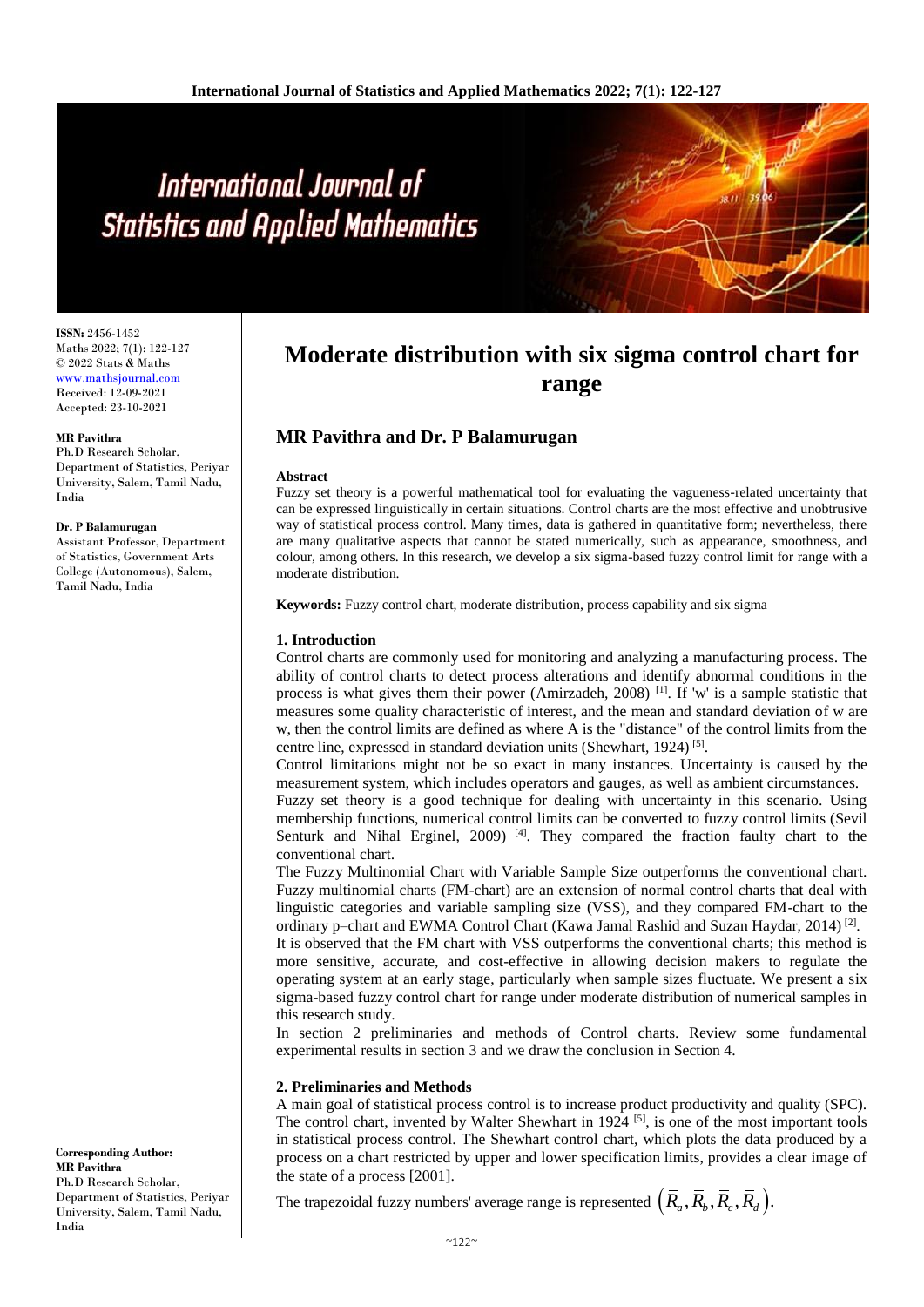International Journal of Statistics and Applied Mathematics\n
$$
\left(\overline{R}_a, \overline{R}_b, \overline{R}_c, \overline{R}_d\right) = \left(\frac{\sum_{j=1}^m R_{aj}}{m}, \frac{\sum_{j=1}^m R_{bj}}{m}, \frac{\sum_{j=1}^m R_{cj}}{m}, \frac{\sum_{j=1}^m R_{aj}}{m}\right), j = 1, 2, ... m
$$
\nWhere

Where

$$
\overline{R}_r = \frac{\sum_{j=1}^{m} R_{rj}}{m}, r = a, b, c, d \text{ and } j = 1, 2, \dots m
$$
\n
$$
R_{rj} = (X_{\max.aj} - X_{\min.dj}, X_{\max.bj} - X_{\min.cj}, X_{\max.aj} - X_{\min.bj}, X_{\max.dj} - X_{\min.aj}), j = 1, 2, \dots m
$$
\n
$$
(X_{\max.aj}, X_{\max.bj}, X_{\max.cj}, X_{\max.dj})
$$
 are the maximum trapezoidal fuzzy numbers for each sample and\n
$$
(X_{\min.aj}, X_{\min.bj}, X_{\min.aj}, X_{\min.aj})
$$
 are the minimum trapezoidal fuzzy numbers for each sample.

The Shewhart  $(1924)$ <sup>[5]</sup> control limits for range  $(R)$  are given below:

$$
UCL_{\overline{R}} = \overline{R} + 3d_3 \left(\frac{\overline{R}}{d_2}\right)
$$
  

$$
CL_{\overline{R}} = \overline{R}
$$
  

$$
LCL_{\overline{R}} = \overline{R} - 3d_3 \left(\frac{\overline{R}}{d_2}\right)
$$

where  $d_2$  and $d_3$  are a control chart co-efficients.

where 
$$
d_2
$$
 and  $d_3$  are a contour chart coefficients.

\nThe fuzzy control limits for range are as follows:

\n
$$
U\tilde{C}L_{\overline{R}} = \left(\overline{R}_a, \overline{R}_b, \overline{R}_c, \overline{R}_d\right) + \left(\frac{3d_3}{d_2}\right) \left(\overline{R}_a, \overline{R}_b, \overline{R}_c, \overline{R}_d\right)
$$
\n
$$
= \left(\overline{R}_a + \frac{3d_3}{d_2}\overline{R}_a, \overline{R}_b + \frac{3d_3}{d_2}\overline{R}_b, \overline{R}_c + \frac{3d_3}{d_2}\overline{R}_c, \overline{R}_d + \frac{3d_3}{d_2}\overline{R}_d\right)
$$
\n
$$
= \left(U\tilde{C}L_{a,\overline{R}}, U\tilde{C}L_{b,\overline{R}}, U\tilde{C}L_{c,\overline{R}}, U\tilde{C}L_{d,\overline{R}}\right)
$$
\n
$$
C\tilde{L}_{\overline{R}} = \left(\overline{R}_a, \overline{R}_b, \overline{R}_c, \overline{R}_d\right)
$$
\n
$$
L\tilde{C}L_{\overline{R}} = \left(\overline{R}_a, \overline{R}_b, \overline{R}_c, \overline{R}_d\right) - \left(\frac{3d_3}{d_2}\right) \left(\overline{R}_a, \overline{R}_b, \overline{R}_c, \overline{R}_c\right)
$$

$$
L\tilde{C}L_{\overline{R}} = (\overline{R}_a, \overline{R}_b, \overline{R}_c, \overline{R}_d) - \left(\frac{3d_3}{d_2}\right)(\overline{R}_a, \overline{R}_b, \overline{R}_c, \overline{R}_d)
$$
  

$$
= \left(\overline{R}_a - \frac{3d_3}{d_2}\overline{R}_a, \overline{R}_b - \frac{3d_3}{d_2}\overline{R}_b, \overline{R}_c - \frac{3d_3}{d_2}\overline{R}_c, \overline{R}_d - \frac{3d_3}{d_2}\overline{R}_d\right)
$$
  

$$
= \left(L\tilde{C}L_{a,\overline{R}}, L\tilde{C}L_{b,\overline{R}}, L\tilde{C}L_{c,\overline{R}}, L\tilde{C}L_{d,\overline{R}}\right)
$$

The proposed standard deviation  $(\sigma_{r, FMD:6\sigma}, r = a, b, c, d)$  for a six sigma-based fuzzy control chart with a moderate distribution using process capability is,

$$
C_p = \frac{USL_{r, RFC_p} - LSL_{r, RFC_p}}{6\sigma}, r = a, b, c, d.
$$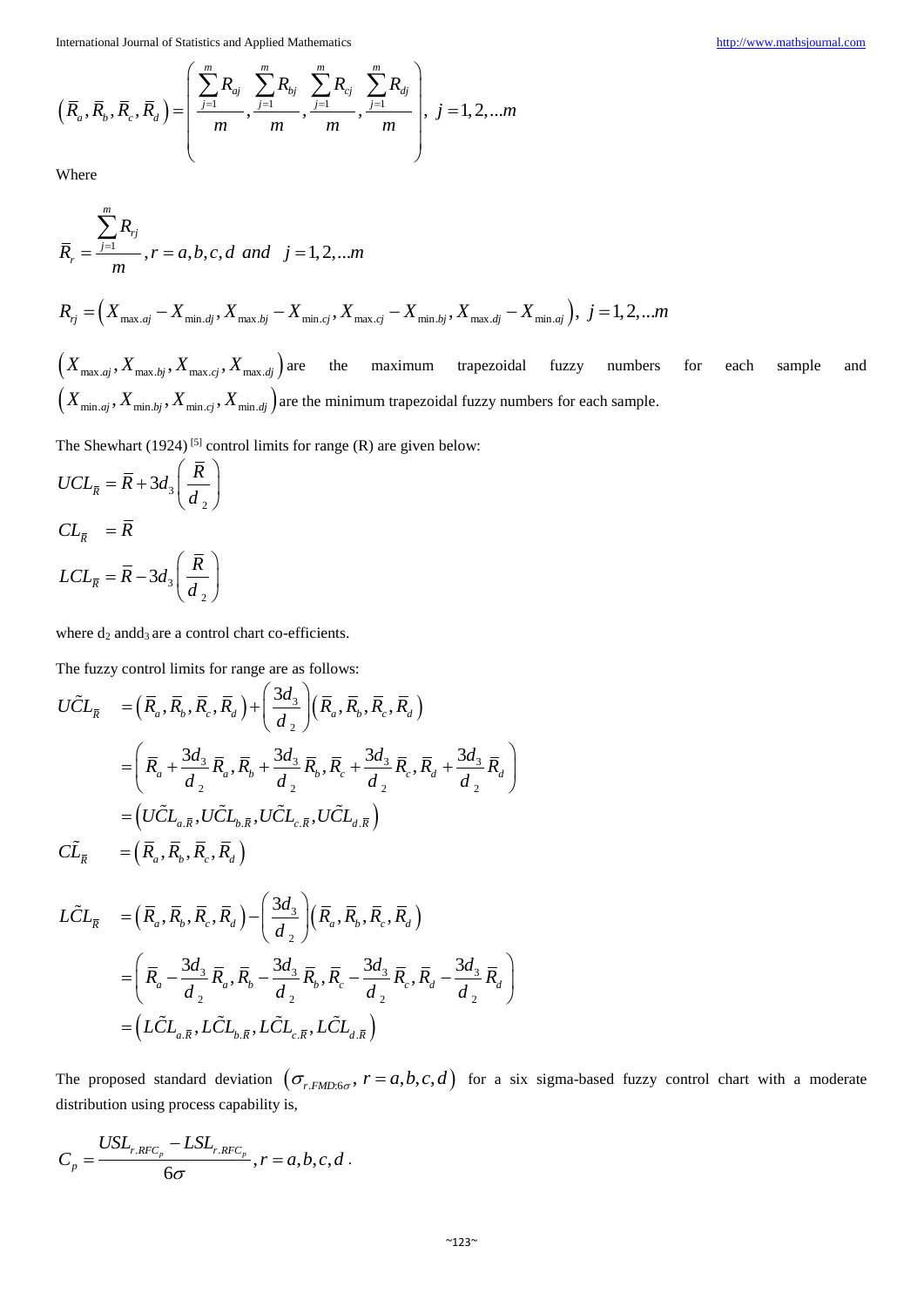International Journal of Statistics and Applied Mathematics [http://www.mathsjournal.com](http://www.mathsjournal.com/)

Under moderate distribution, a JAVA script (Radhakrishnan and Balamurugan, 2012)<sup>[3]</sup> is used to calculate by the specified tolerance level from the relation,

$$
\left(\frac{\sum_{j=1}^{m} R_{ij}}{m}\right) d_3
$$
\n
$$
r = a, b, c, d \text{ and } j = 1, 2, \dots m.
$$

To obtain the six sigma based fuzzy control limits for mean utilizing range under Moderate distribution, enter the value in the control limits. The value of  $A_{FMD:6\sigma}$  is obtained using  $p(z \le z_{6\sigma}) = 1 - \alpha_1, \alpha_1 = 3.4 \times 10^{-6}$ an utilizing range under Moderate di<br> $p(\mathbf{z} \le \mathbf{z}_{6\sigma}) = 1 - \alpha_1, \alpha_1 = 3.4 \times 10$ ilizing range under Moderate distribution, enter the value in the<br>  $\le z_{6\sigma}$ ) =  $1-\alpha_1$ ,  $\alpha_1$  = 3.4 x 10<sup>-6</sup> and z is a standard moderate variate.

As a result, the following is the result of the suggested six sigma-based fuzzy control limits for range under moderate distribution:

control limits. The value of 
$$
A_{FMD:6\sigma}
$$
 is obtained using  $p(z \leq z_{6\sigma}) = 1 - \alpha_1, \alpha_1 = 3.4 \times 10^{-4}$  and z is a standa  
variate.  
As a result, the following is the result of the suggested six sigma-based fuzzy control limits for range under moderate  $U\tilde{C}L_{\bar{R}:C_p} = (\bar{R}_a + A_{FMD:6\sigma}\tilde{\sigma}_{aR.FC_p}, \bar{R}_b + A_{FMD:6\sigma}\tilde{\sigma}_{bR.FC_p}, \bar{R}_c + A_{FMD:6\sigma}\tilde{\sigma}_{cR.FC_p}, \bar{R}_d + A_{FMD:6\sigma}\tilde{\sigma}_{dR.FC_p})$   

$$
= (U\tilde{C}L_{a,\bar{R}:C_p}, U\tilde{C}L_{b,\bar{R}:C_p}, U\tilde{C}L_{c,\bar{R}:C_p}, U\tilde{C}L_{d,\bar{R}:C_p})
$$
  

$$
= (\bar{R}_a, \bar{R}_b, \bar{R}_c, \bar{R}_d)
$$
  

$$
L\tilde{C}L_{\bar{R}:C_p} = (\bar{R}_a - A_{FMD:6\sigma}\tilde{\sigma}_{aR.FC_p}, \bar{R}_b - A_{FMD:6\sigma}\tilde{\sigma}_{bR.FC_p}, \bar{R}_c - A_{FMD:6\sigma}\tilde{\sigma}_{cR.FC_p}, \bar{R}_d - A_{FMD:6\sigma}\tilde{\sigma}_{dR.FC_p})
$$
  

$$
= (L\tilde{C}L_{a,\bar{R}:C_p}, L\tilde{C}L_{b,\bar{R}:C_p}, L\tilde{C}L_{c,\bar{R}:C_p}, L\tilde{C}L_{d,\bar{R}:C_p})
$$

#### **3. Experimental Study**

Consider the procedure by which a company in the Salem District manufactures coils. The primary data gathered and shown in Table-1 were obtained by randomly selecting samples of size 5 from the process and measuring the 'between' measurement resistance values (in ohms) of the coils for the application. Table-2 shows the results of converting these measurements into trapezoidal fuzzy numbers (TFN) using a computer software.

| Sample No.     | $\mathbf{X}_1$ |      | $\mathbf{X}_2$ |      |      | $\mathbf{X}_3$ |      | $\mathbf{X}_4$ | $\mathbf{X}_5$ |      |  |
|----------------|----------------|------|----------------|------|------|----------------|------|----------------|----------------|------|--|
| 1              | 0.52           | 0.55 | 0.49           | 0.51 | 0.56 | 0.57           | 0.49 | 0.50           | 0.52           | 0.53 |  |
| 2              | 0.52           | 0.53 | 0.51           | 0.52 | 0.52 | 0.54           | 0.51 | 0.53           | 0.45           | 0.47 |  |
| 3              | 0.51           | 0.52 | 0.53           | 0.54 | 0.54 | 0.55           | 0.49 | 0.55           | 0.50           | 0.51 |  |
| $\overline{4}$ | 0.42           | 0.45 | 0.42           | 0.44 | 0.46 | 0.56           | 0.51 | 0.54           | 0.53           | 0.54 |  |
| 5              | 0.48           | 0.50 | 0.47           | 0.51 | 0.50 | 0.50           | 0.57 | 0.58           | 0.52           | 0.53 |  |
| 6              | 0.55           | 0.56 | 0.49           | 0.50 | 0.50 | 0.52           | 0.48 | 0.49           | 0.50           | 0.51 |  |
| 7              | 0.49           | 0.53 | 0.52           | 0.54 | 0.49 | 0.55           | 0.46 | 0.48           | 0.49           | 0.50 |  |
| 8              | 0.43           | 0.46 | 0.49           | 0.52 | 0.49 | 0.51           | 0.50 | 0.53           | 0.50           | 0.51 |  |
| 9              | 0.54           | 0.55 | 0.48           | 0.53 | 0.51 | 0.53           | 0.47 | 0.49           | 0.48           | 0.50 |  |
| 10             | 0.50           | 0.52 | 0.49           | 0.51 | 0.48 | 0.49           | 0.48 | 0.52           | 0.46           | 0.47 |  |
| 11             | 0.47           | 0.50 | 0.55           | 0.57 | 0.50 | 0.52           | 0.49 | 0.50           | 0.48           | 0.50 |  |
| 12             | 0.50           | 0.54 | 0.56           | 0.57 | 0.47 | 0.51           | 0.48 | 0.51           | 0.48           | 0.50 |  |
| 13             | 0.46           | 0.48 | 0.52           | 0.54 | 0.50 | 0.51           | 0.53 | 0.54           | 0.50           | 0.51 |  |
| 14             | 0.50           | 0.51 | 0.48           | 0.51 | 0.48 | 0.52           | 0.51 | 0.53           | 0.44           | 0.45 |  |
| 15             | 0.49           | 0.51 | 0.50           | 0.51 | 0.54 | 0.55           | 0.48 | 0.52           | 0.49           | 0.50 |  |

**Table 1:** Resistance values (in ohms) of coils

**Table 2:** Trapezoidal Fuzzy measurement resistance values of coils

| Sample No. |      |      | $\mathbf{X}_1$ |      |      |      | $\mathbf{X}_2$ |      | $\mathbf{X}_3$ |      |      |      |
|------------|------|------|----------------|------|------|------|----------------|------|----------------|------|------|------|
|            | 0.45 | 0.52 | 0.55           | 0.58 | 0.48 | 0.49 | 0.51           | 0.53 | 0.55           | 0.56 | 0.57 | 0.58 |
|            | 0.50 | 0.52 | 0.53           | 0.55 | 0.45 | 0.51 | 0.52           | 0.55 | 0.50           | 0.52 | 0.54 | 0.56 |
| 3          | 0.47 | 0.51 | 0.52           | 0.56 | 0.52 | 0.53 | 0.54           | 0.58 | 0.53           | 0.54 | 0.55 | 0.56 |
| 4          | 0.40 | 0.42 | 0.45           | 0.48 | 0.41 | 0.42 | 0.44           | 0.49 | 0.41           | 0.46 | 0.56 | 0.57 |
|            | 0.45 | 0.48 | 0.50           | 0.53 | 0.45 | 0.47 | 0.51           | 0.54 | 0.46           | 0.50 | 0.50 | 0.52 |
| 6          | 0.52 | 0.55 | 0.56           | 0.57 | 0.47 | 0.49 | 0.50           | 0.53 | 0.47           | 0.50 | 0.52 | 0.53 |
|            | 0.46 | 0.49 | 0.53           | 0.56 | 0.51 | 0.52 | 0.54           | 0.55 | 0.45           | 0.49 | 0.55 | 0.56 |
| 8          | 0.40 | 0.43 | 0.46           | 0.47 | 0.44 | 0.49 | 0.52           | 0.55 | 0.46           | 0.49 | 0.51 | 0.54 |
| 9          | 0.53 | 0.54 | 0.55           | 0.57 | 0.41 | 0.48 | 0.53           | 0.56 | 0.46           | 0.51 | 0.53 | 0.55 |
| 10         | 0.49 | 0.50 | 0.52           | 0.54 | 0.44 | 0.49 | 0.51           | 0.54 | 0.45           | 0.48 | 0.49 | 0.52 |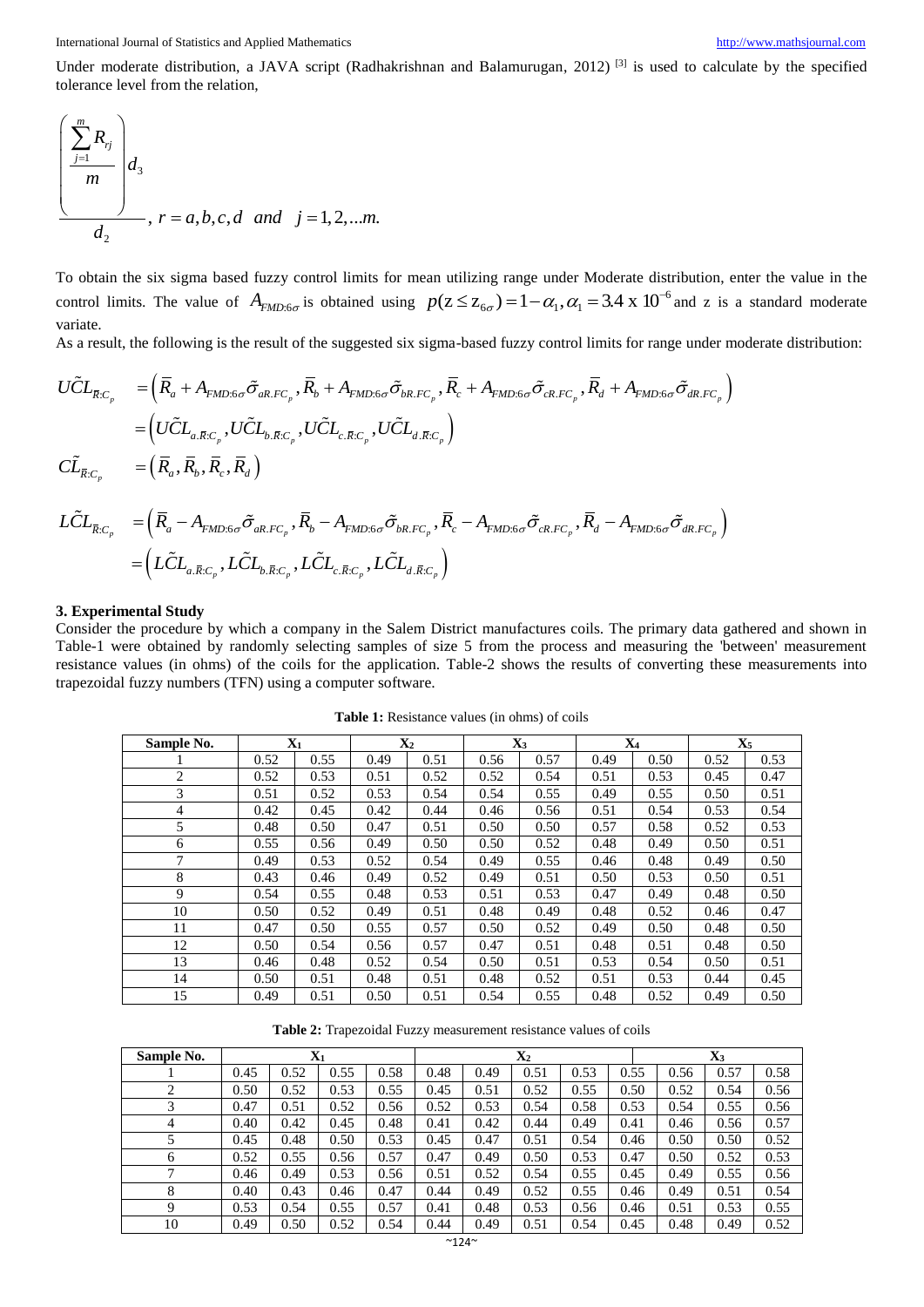| 11             | 0.41 | 0.47 | 0.50 | 0.53  | 0.54 | 0.55 |      | 0.57 | 0.58 | 0.46         | 0.50  | 0.52 |      | 0.55 |  |
|----------------|------|------|------|-------|------|------|------|------|------|--------------|-------|------|------|------|--|
| 12             | 0.48 | 0.50 | 0.54 | 0.56  | 0.54 | 0.56 |      | 0.57 | 0.59 | 0.42         | 0.47  | 0.51 |      | 0.53 |  |
| 13             | 0.44 | 0.46 | 0.48 | 0.50  | 0.51 | 0.52 |      | 0.54 | 0.55 | 0.48         | 0.50  | 0.51 |      | 0.56 |  |
| 14             | 0.47 | 0.50 | 0.51 | 0.53  | 0.45 | 0.48 |      | 0.51 | 0.57 | 0.46         | 0.48  | 0.52 |      | 0.58 |  |
| 15             | 0.46 | 0.49 | 0.51 | 0.55  | 0.48 | 0.50 |      | 0.51 | 0.56 | 0.53         | 0.54  | 0.55 |      | 0.56 |  |
| Sample No.     |      |      |      | $X_4$ |      |      |      |      |      |              | $X_5$ |      |      |      |  |
|                |      |      |      |       |      |      |      |      |      |              |       |      |      |      |  |
|                |      | 0.47 | 0.49 |       | 0.50 | 0.52 |      | 0.49 |      | 0.53<br>0.52 |       | 0.54 |      |      |  |
| $\overline{c}$ |      | 0.49 | 0.51 |       | 0.53 | 0.55 |      | 0.42 |      | 0.45         |       | 0.47 |      | 0.49 |  |
| 3              |      | 0.48 | 0.49 |       | 0.55 |      | 0.58 |      | 0.48 | 0.50         | 0.51  |      | 0.52 |      |  |
| 4              |      | 0.46 | 0.51 |       | 0.54 | 0.57 |      | 0.50 |      | 0.53         | 0.54  |      | 0.55 |      |  |
| 5              |      | 0.56 |      | 0.57  |      | 0.59 |      | 0.49 |      | 0.52         | 0.53  |      |      | 0.54 |  |
| 6              |      | 0.46 | 0.48 |       | 0.49 | 0.50 |      | 0.48 |      | 0.50         |       | 0.51 |      | 0.52 |  |
| 7              |      | 0.44 | 0.46 |       | 0.48 | 0.51 |      | 0.47 |      | 0.49         | 0.50  |      | 0.55 |      |  |
| 8              |      | 0.48 |      | 0.50  |      | 0.55 |      |      | 0.49 | 0.50         | 0.51  |      | 0.53 |      |  |
| 9              |      | 0.46 | 0.47 |       | 0.49 | 0.54 |      | 0.45 |      | 0.48         | 0.50  |      | 0.52 |      |  |
| 10             |      | 0.45 |      | 0.48  |      | 0.56 |      | 0.42 |      | 0.46         | 0.47  |      | 0.48 |      |  |
| 11             | 0.41 |      | 0.49 |       | 0.50 | 0.54 |      | 0.45 |      | 0.48         |       | 0.50 |      | 0.52 |  |
| 12             | 0.45 |      |      | 0.48  |      | 0.55 |      | 0.47 |      | 0.48         |       | 0.50 |      | 0.52 |  |
| 13             |      | 0.48 | 0.53 |       | 0.54 | 0.55 |      | 0.48 |      | 0.50         | 0.51  |      | 0.53 |      |  |
| 14             |      | 0.50 | 0.51 |       | 0.53 | 0.54 |      | 0.42 |      | 0.44         |       | 0.45 |      | 0.48 |  |
| 15             |      | 0.46 | 0.48 |       | 0.52 | 0.55 |      | 0.41 |      | 0.49         | 0.50  |      | 0.51 |      |  |

The average of range for the trapezoidal fuzzy numbers are represented as 
$$
(\bar{R}_a, \bar{R}_b, \bar{R}_c, \bar{R}_d)
$$
.  
\n
$$
R_{a1} = (X_{\max.aj} - X_{\min.dj}, X_{\max.bj} - X_{\min.cj}, X_{\max.cj} - X_{\min.bj}, X_{\max.dj} - X_{\min.aj})
$$
\n
$$
= (0.55 - 0.52, 0.56 - 0.50, 0.57 - 0.49, 0.58 - 0.45)
$$
\n
$$
R_{a2} = (0.50 - 0.49, 0.52 - 0.47, 0.54 - 0.45, 0.56 - 0.42)
$$
\nand so on

and so on....

and so on....  
\n
$$
\overline{R}_a = \frac{R_{a1} + R_{a1} + \dots + R_{a15}}{15} = \frac{0.03 + 0.01 + \dots + 0.02}{15} = 0.0173
$$
\n
$$
\overline{R}_b = \frac{R_{b1} + R_{b1} + \dots + R_{b15}}{15} = \frac{0.06 + 0.05 + \dots + 0.04}{15} = 0.0520
$$
\n
$$
\overline{R}_c = \frac{R_{c1} + R_{c1} + \dots + R_{c15}}{15} = \frac{0.08 + 0.09 + \dots + 0.07}{15} = 0.0887
$$
\n
$$
\overline{R}_d = \frac{R_{d1} + R_{d1} + \dots + R_{d15}}{15} = \frac{0.13 + 0.14 + \dots + 0.15}{15} = 0.1427
$$

<sup>13</sup><br> $\left(\bar{R}_a, \bar{R}_b, \bar{R}_c, \bar{R}_d\right) = (0.0173, 0.520, 0.0887, 0.1427)$ 

The fuzzy control limits for range are as follows:

$$
(\overline{R}_a, \overline{R}_b, \overline{R}_c, \overline{R}_d) = (0.0173, 0.520, 0.0887, 0.1427)
$$
  
The fuzzy control limits for range are as follows:  

$$
U\tilde{C}L_{\overline{R}} = (0.0173, 0.0520, 0.0887, 0.1427) + \left(\frac{3 \times 0.864}{2.326}\right)(0.0173, 0.0520, 0.0887, 0.1427)
$$

$$
= \left(0.0173 + \frac{3 \times 0.864}{2.326} 0.0173, 0.0520 + \frac{3 \times 0.864}{2.326} 0.0520, \right)
$$

$$
= 0.0887 + \frac{3 \times 0.864}{2.326} 0.0887, 0.1427 + \frac{3 \times 0.864}{2.326} 0.01427\right)
$$

$$
= (0.0366, 0.1099, 0.1875, 0.3016)
$$

$$
\tilde{C}\tilde{L}_{\overline{R}} = (0.0173, 0.0520, 0.0887, 0.1427) - \left(\frac{3 \times 0.864}{2.326}\right)(0.0173, 0.0520, 0.0887, 0.1427)
$$

$$
L\tilde{C}L_{\overline{R}} = (0.0173, 0.0520, 0.0887, 0.1427) - \left(\frac{3 \times 0.864}{2.326}\right)(0.0173, 0.0520, 0.0887, 0.1427)
$$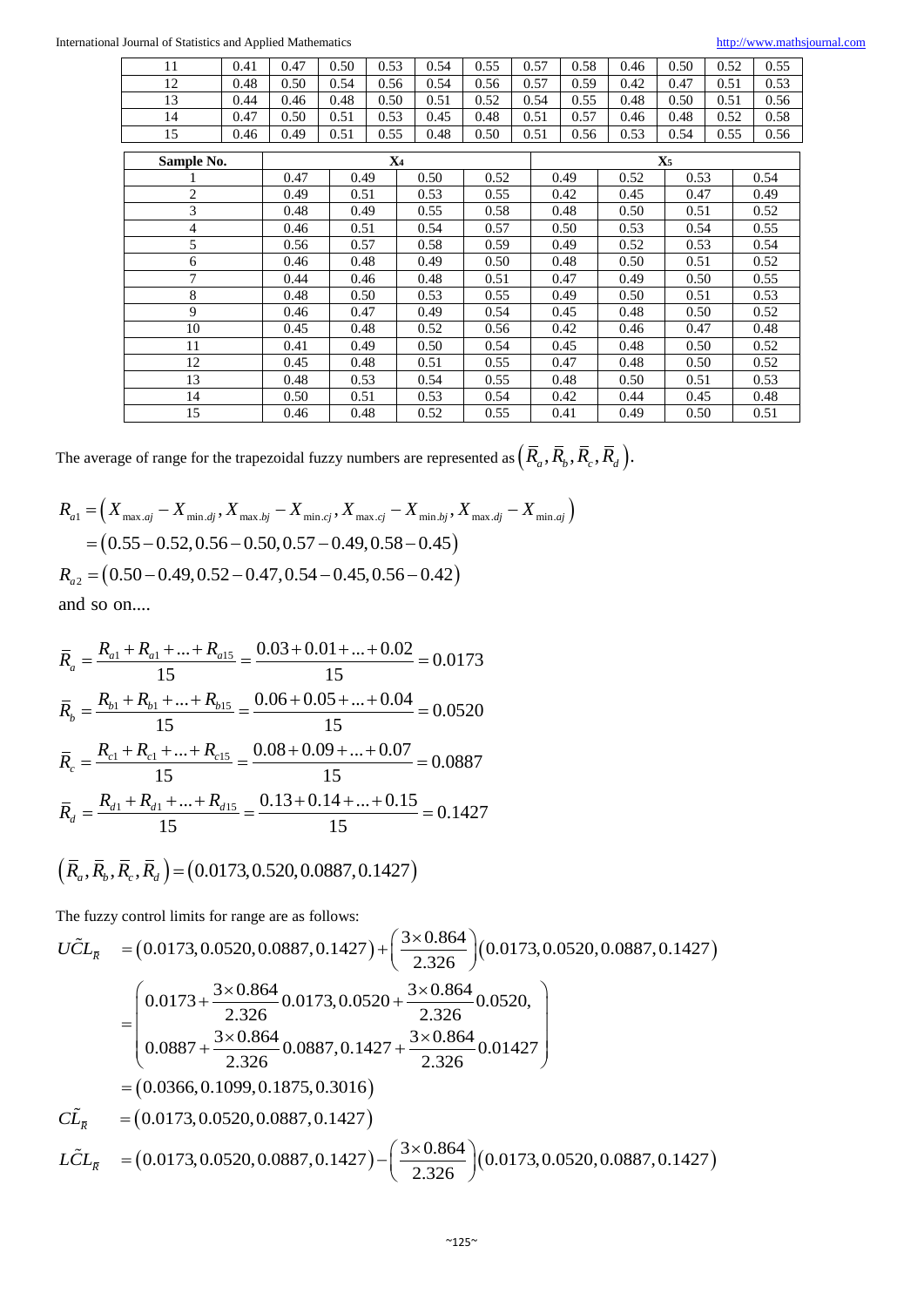3 0.864 0.0173,0.0520,0.0887,0.1427 0.0173,0.0520,0.0887,0.1427 atics and the contract of the contract of the contract of the contract of the contract of the contract of the contract of the contract of the contract of the contract of the contract of the contract of the contract of the International Journal of Statistics and Applied Mathematics<br>  $(2.00864)$ 

International Journal of Statistics and Applied Mathematics

\n
$$
= \left(\n\begin{array}{l}\n0.0173 - \frac{3 \times 0.864}{2.326} 0.0173, 0.0520 - \frac{3 \times 0.864}{2.326} 0.0520, \\
0.0887 - \frac{3 \times 0.864}{2.326} 0.0887, 0.1427 - \frac{3 \times 0.864}{2.326} 0.01427\n\end{array}\n\right)
$$
\n
$$
= (-0.0020 \Box 0, -0.0059 \Box 0, -0.0101 \Box 0, -0.0163 \Box 0)
$$

The proposed standard deviation

pposed standard deviation<br>  $_{.FC_p} - LSL_{aR,FC_p} = 0.01486 - 0.00000 \Rightarrow \tilde{\sigma}_{aR,FC_p} = 0.00124$  $USL_{bR,FC_p} - LSL_{bR,FC_p} = 0.03343 - 0.01114 \Rightarrow \tilde{\sigma}_{bR,FC_p}$ <br>  $USL_{cR,FC_p} - LSL_{cR,FC_p} = 0.05200 - 0.02229 \Rightarrow \tilde{\sigma}_{cR,FC_p}$  $\sum_{i,C_p}^{\text{max.}} -LSL_{bR,FC_p} = 0.03343 - 0.01114 \Rightarrow \tilde{\sigma}_{bR,FC_p} = 0.00186$ <br> $\sum_{i,C_p} -LSL_{cR,FC_p} = 0.05200 - 0.02229 \Rightarrow \tilde{\sigma}_{cR,FC_p} = 0.00248$  $\frac{c_{R,FC_p}}{d_{dR,FC_p}} - LSL_{dR,FC_p} = 0.06315 - 0.04086 \Rightarrow \tilde{\sigma}_{dR,FC_p}$ The proposed standard deviation<br>  $USL_{aR.FC_p} - LSL_{aR.FC_p} = 0.01486 - 0.00000 \Rightarrow \tilde{\sigma}_{aR.FC_p} = 0.00124$ <br>  $USL_{bR.FC_p} - LSL_{bR.FC_p} = 0.03343 - 0.01114 \Rightarrow \tilde{\sigma}_{bR.FC_p} = 0.00186$  $USL_{cR,FC_p} - LSL_{cR,FC_p} = 0.05200 - 0.02229 \Rightarrow \tilde{\sigma}_{cR,FC_p}$ <br>  $USL_{dR,FC_p} - LSL_{dR,FC_p} = 0.06315 - 0.04086 \Rightarrow \tilde{\sigma}_{dR,FC_p}$  $USL_{aR.FC_p} - LSL$ <br> $USL_{bR.FC_p} - LSL$ σ σ σ σ ed standard deviation<br>--  $LSL_{aR,FC_p} = 0.01486 - 0.00000 \Rightarrow \tilde{\sigma}_{aR,FC_p} = 0.00124$  $-LSL_{aR,FC_p} = 0.01486 - 0.00000 \Rightarrow \tilde{\sigma}_{aR,FC_p} = 0.00124$ <br> $-LSL_{bR,FC_p} = 0.03343 - 0.01114 \Rightarrow \tilde{\sigma}_{bR,FC_p} = 0.00186$  $\sigma_{aR,FC_p}^{aR,FC_p} = 0.03343 - 0.01114 \Rightarrow \tilde{\sigma}_{bR,FC_p} = 0.00186$ <br>-  $LSL_{cR,FC_p} = 0.05200 - 0.02229 \Rightarrow \tilde{\sigma}_{cR,FC_p} = 0.00248$  $- LSL_{cR,FC_p} = 0.05200 - 0.02229 \Rightarrow \tilde{\sigma}_{cR,FC_p} = 0.00248$ <br> $- LSL_{dR,FC_p} = 0.06315 - 0.04086 \Rightarrow \tilde{\sigma}_{dR,FC_p} = 0.00186$ 

Therefore the resultant of proposed fuzzy control limits for range using process capability is given below:

$$
USL_{dR,FC_p} - LSL_{dR,FC_p} = 0.00515 - 0.04060 \rightarrow O_{dR,FC_p} = 0.00160
$$
  
\nTherefore the resultant of proposed fuzzy control limits for range using process capability is given below:  
\n
$$
UCL_{\bar{R}:C_p} = (\bar{R}_a + A_{FMD:6\sigma}\tilde{\sigma}_{aR,FC_p}, \bar{R}_b + A_{FMD:6\sigma}\tilde{\sigma}_{bR,FC_p}, \bar{R}_c + A_{FMD:6\sigma}\tilde{\sigma}_{cR,FC_p}, \bar{R}_d + A_{FMD:6\sigma}\tilde{\sigma}_{dR,FC_p})
$$
\n
$$
= \begin{pmatrix} [0.0173 + 4.5 \times 0.00124], [0.0520 + 4.5 \times 0.00186], \\ [0.0887 + 4.5 \times 0.00248], [0.1427 + 4.5 \times 0.00186] \end{pmatrix}
$$
\n
$$
= (0.0229, 0.0604, 0.0998, 0.1510)
$$
\n
$$
CL_{\bar{R}:C_p} = (\bar{R}_a, \bar{R}_b, \bar{R}_c, \bar{R}_d) = (0.0173, 0.0520, 0.0887, 0.1427)
$$
\n
$$
L\tilde{C}L_{\bar{R}:C_p} = (\bar{R}_a - A_{FMD:6\sigma}\tilde{\sigma}_{aR,FC_p}, \bar{R}_b - A_{FMD:6\sigma}\tilde{\sigma}_{bR,FC_p}, \bar{R}_c - A_{FMD:6\sigma}\tilde{\sigma}_{cR,FC_p}, \bar{R}_d - A_{FMD:6\sigma}\tilde{\sigma}_{dR,FC_p})
$$
\n
$$
= \begin{pmatrix} [0.0173 - 4.5 \times 0.00124], [0.0520 - 4.5 \times 0.00186], \\ [0.0887 - 4.5 \times 0.00248], [0.1427 - 4.5 \times 0.00186] \end{pmatrix}
$$
\n
$$
= (0.0118, 0.0436, 0.0775, 0.1343)
$$

It demonstrates that the estimated number of samples required to identify a shift of'multiple of' under the six sigma-based control chart for a fuzzy range with a moderate distribution is more agile than the existing fuzzy range control limits.

#### **4. Conclusion**

The developed six sigma-based fuzzy control chart for range under moderate distribution, methodologies selected and explained in the study article by using process capability (Cp) as the only base. This article discusses the use of a fuzzy control chart with a moderate distribution, which eliminates the flaws of existing control charts. It specifically displays one of the six sigma-based fuzzy control charts and demonstrates the ease of use in practice using real-world data.

#### **5. References**

- 1. Amirzadeh V, Mashinchi M, Yaghoobi MA. *Construction of Control Charts Using Fuzzy Multinomial Quality*", Journal of Mathematics and Statistics. 2008;4(1):26-31.
- 2. Kawa K, Jamal Rashid, Suzan Haydar S. "*Construction of control charts by using Fuzzy Multinomial -FM and EWMA Chart-Comparative study*", Journal of Zankoy Sulaimani- Part A. 2014;16(3):21-26.
- 3. Radhakrishnan R, Balamurugan P. "*Construction of control charts based on six sigma Initiatives for Fraction Defectives with varying sample size*", Journal of Statistics & Management Systems. 2012;5(4&5):405-413.
- 4. Sevil Senturk, Nihal Erginel. "*Development of fuzzy*  $\overline{X} \tilde{R}$  and  $\overline{X} \tilde{S}$  control charts a-cuts", Information Sciences, 2009;179:1542-1551.
- 5. Shewhart WA. "*Economic Control of Quality of Manufactured Product*", Van Nostrand, New York, 1924.
- 6. Gross L. Abstract Wiener spaces, in: Proc. 5th Berkeley Symp. Math. Stat. and Probab. 2, University of California Press, Berkeley. 1965;(1):31-42.
- 7. Nedumaran, Gunabushanam, Leon Jorge V. P-chart control limits based on a small number of subgroups, Quality Engineering. 1998;11(1):1-9.
- 8. Montgomery Douglas C. *Introduction to Statistical Quality Control* New York: John Wiley & Sons, Inc, 2001.
- 9. Wang JH, Raz T. *On the construction of control charts using linguistic variables*, International Journal of Production